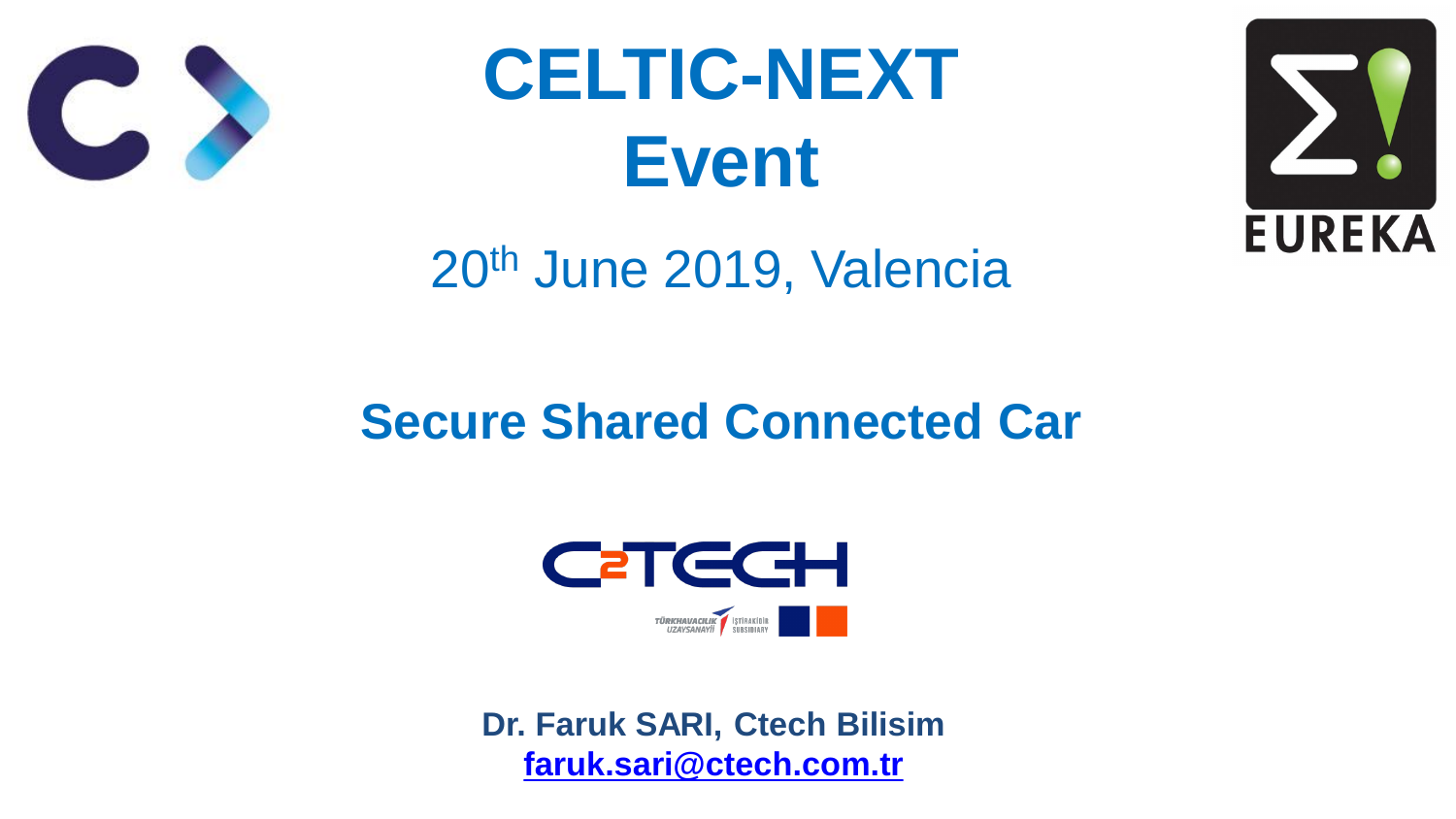

2

### **Proposing Secure Car Sharing Management for Connected Cars**

• *Secure Broadband IoT Gateway*

*Connected vehicles produce large volumes of data like Telemetry data, location tracking, consumer devices plugged, video,…. So, we need secure Broadband gateways.* For broadband connection we will use Bonding based Mobile Gateways using different GSM operators together include *CanBus.*

• *Cloud Based Secure Key & Authentication Management Using cryptographic keys for business applications is becoming more challenging, manual and decentralized processes are costly,*

- *Target vehicle technology for CarSharing, CarRental and pool-vehicles.*
- *Benefits:*
	- *Centrally manages the cryptographic keys at large scale*
	- *Automates key management activities and on-line key distribution for car sharing users*
- 

www.celticnext.eu Secure Shared Connected Car, Dr. Faruk SARI, Ctech Bilisim, faruk.sari@ctech.com.tr



• *Why Should I participate? The connected car market is valued at USD 52.62 Billion in 2016 and is projected to reach USD 219.21 Billion by 2025. Enough reason for participation.*









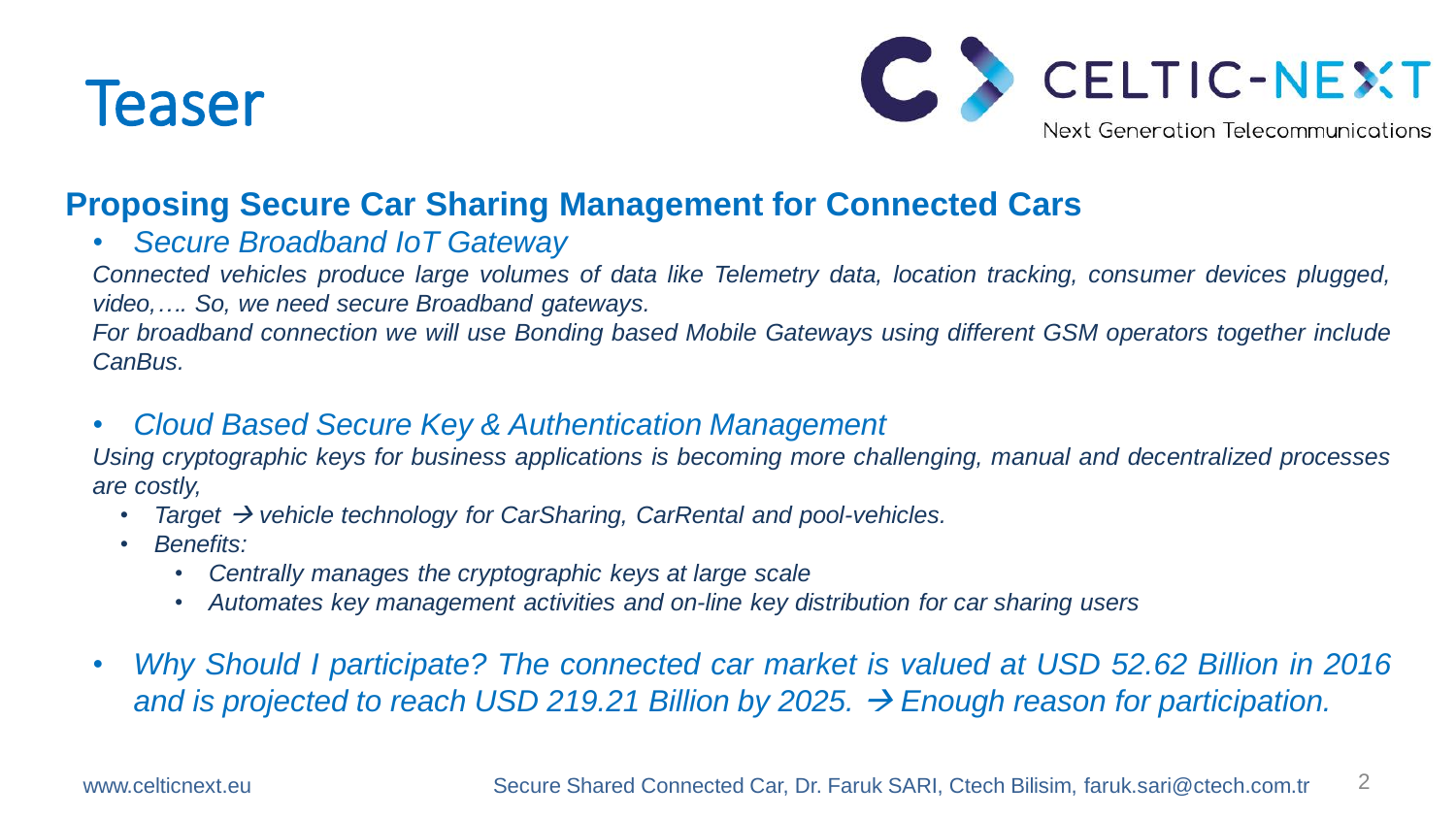## Organisation Profile

3

*Established by private venture in 2005, CTech has emerged as an innovation and technology power house, primarly for Secure and Broadband Data Connectivity, with more than 150 engineers in Istanbul and Ankara, Turkey.*

*CTech is growing steadily over the past 15 years by producing and marketing technology and main objective is to create value added technologies and services by growing the markets with partners.*

*CTech is a high-tech company that has brought together specialists with profound experience in the areas of*

- *• Communications & Satellite Technology*
- *• Information Security & Management*
- *• Modeling & Simulation*

www.celticnext.eu Secure Shared Connected Car, Dr. Faruk SARI, Ctech Bilisim, faruk.sari@ctech.com.tr













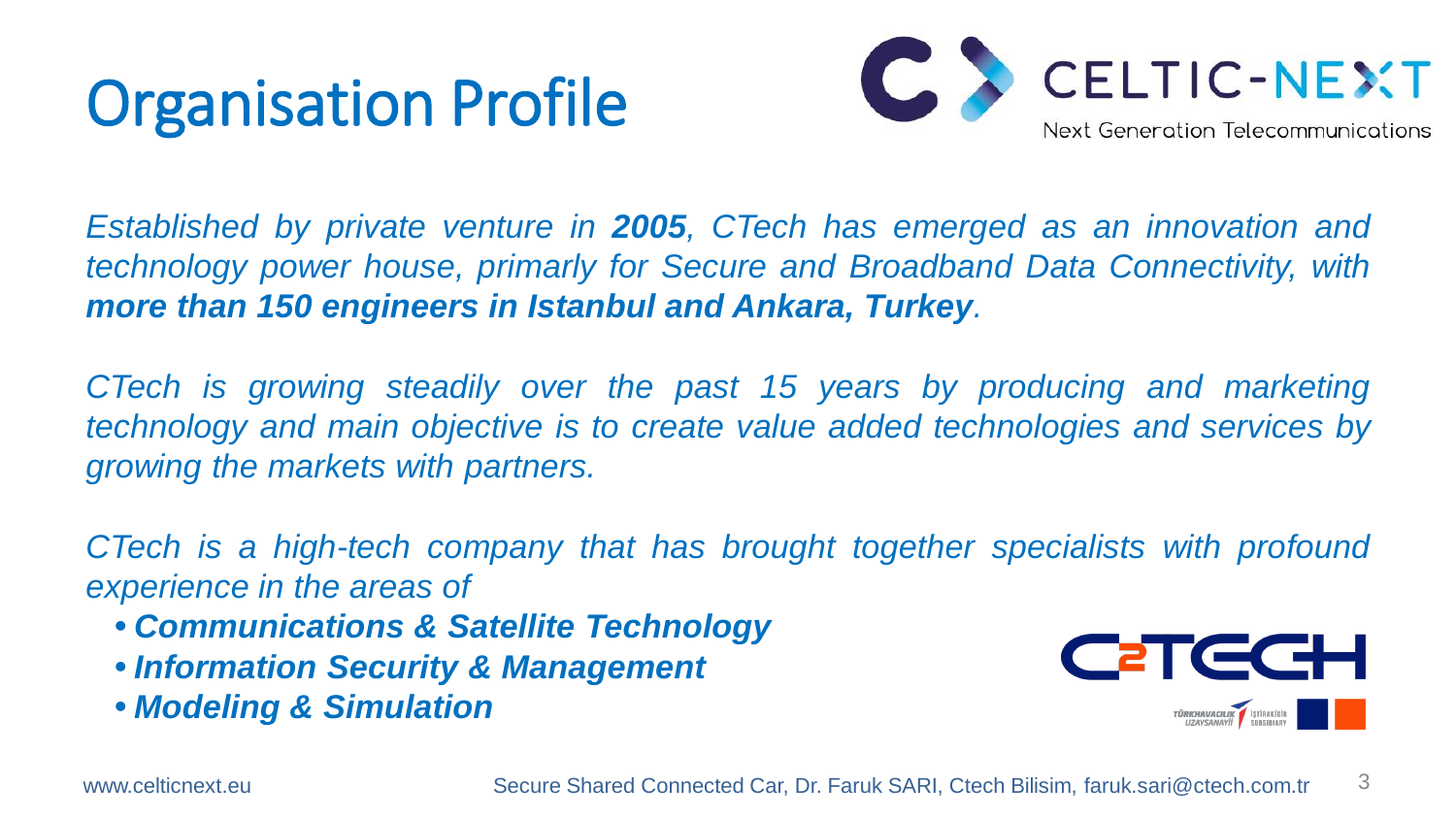## Proposal Introduction (1)

4

*For Secure car sharing we are proposing cloud based authentication management. We are planning to use Encryption mechanism based on PKI / Key Management for ECU certification changing.*



www.celticnext.eu Secure Shared Connected Car, Dr. Faruk SARI, Ctech Bilisim, faruk.sari@ctech.com.tr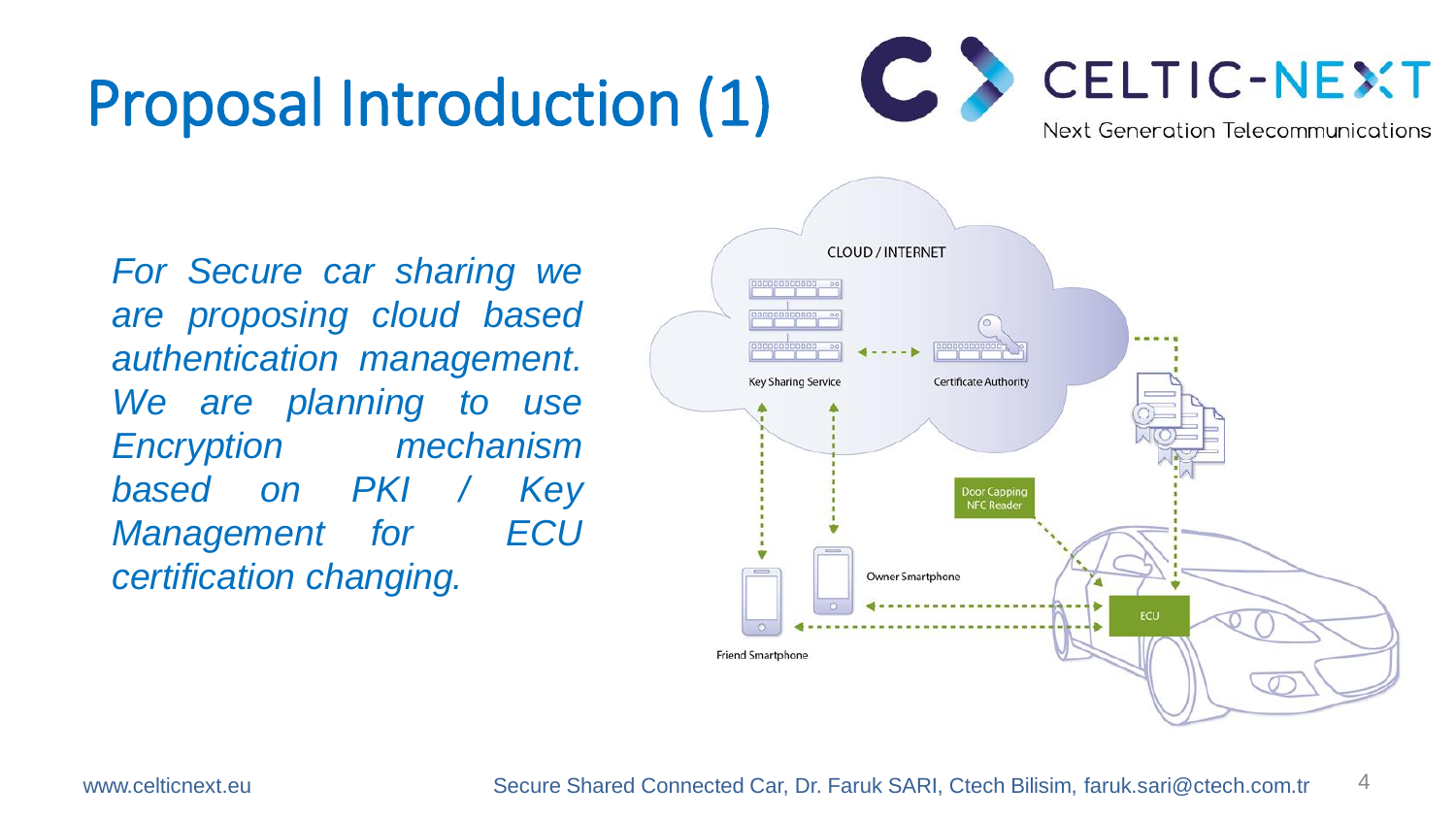## Proposal Introduction (2)

5

### *Solution Benefits:*

- 
- *Ensures the security of connected cars* • *Ensures the share security for cars* • *Ensures PKI integrity, performance and manageability* • *Provides opportunities for car sharing service to companies* • *Protects against unauthorized and erroneous access*
- 
- 
- 





WP3:

System Design

WP4:

System Development

• 10 month

WP5:

Integration and Tests

• 10 month





### Project Schedule: 36 month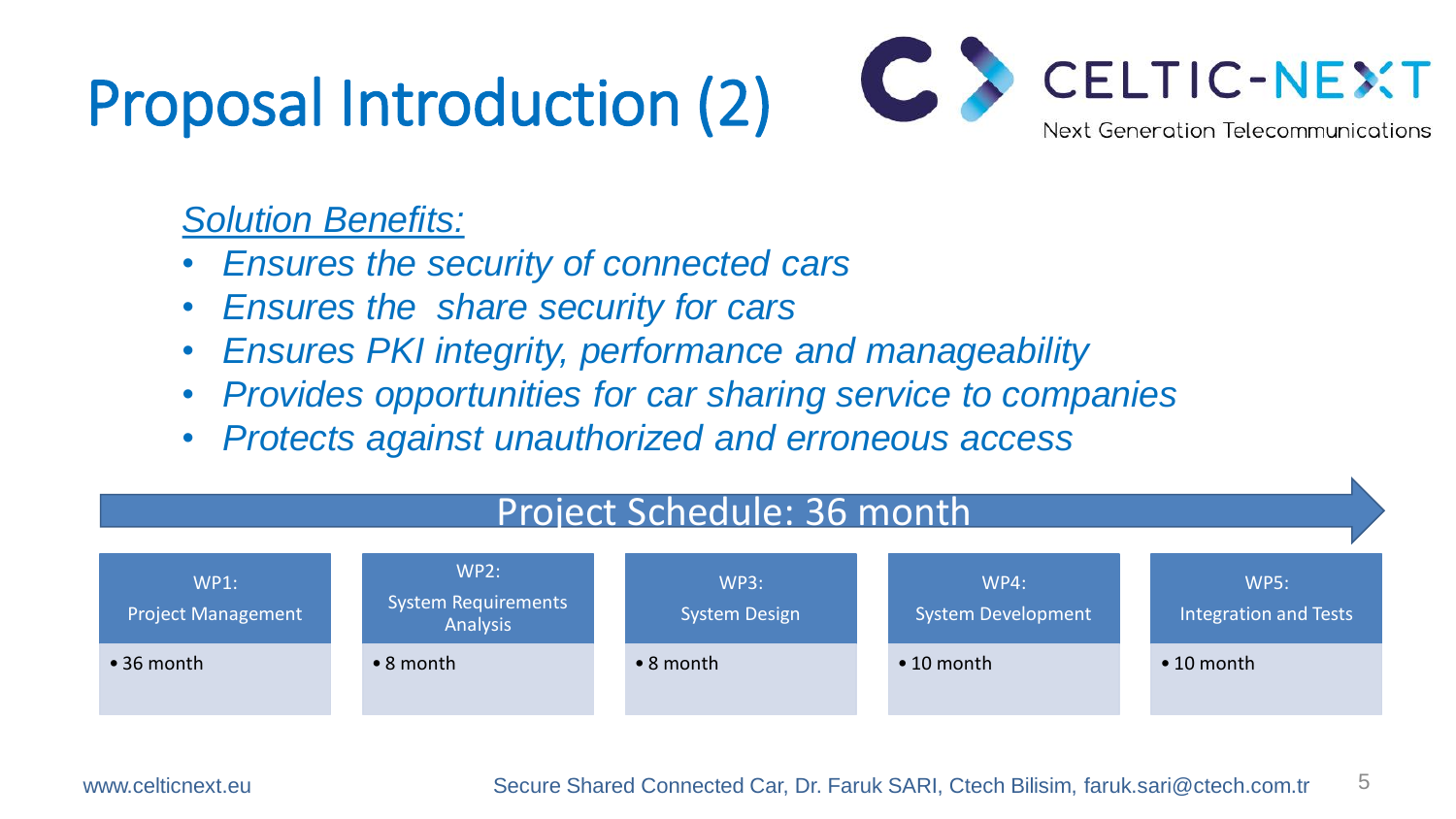## Partners

6

### *Current Consortium:*

• *Comodif (owned by Farplas) in Turkey*



### *Partner Search:*

- *Automotive industry companies in any country*
- *ECU manufacturers*
- *Automative OEM*